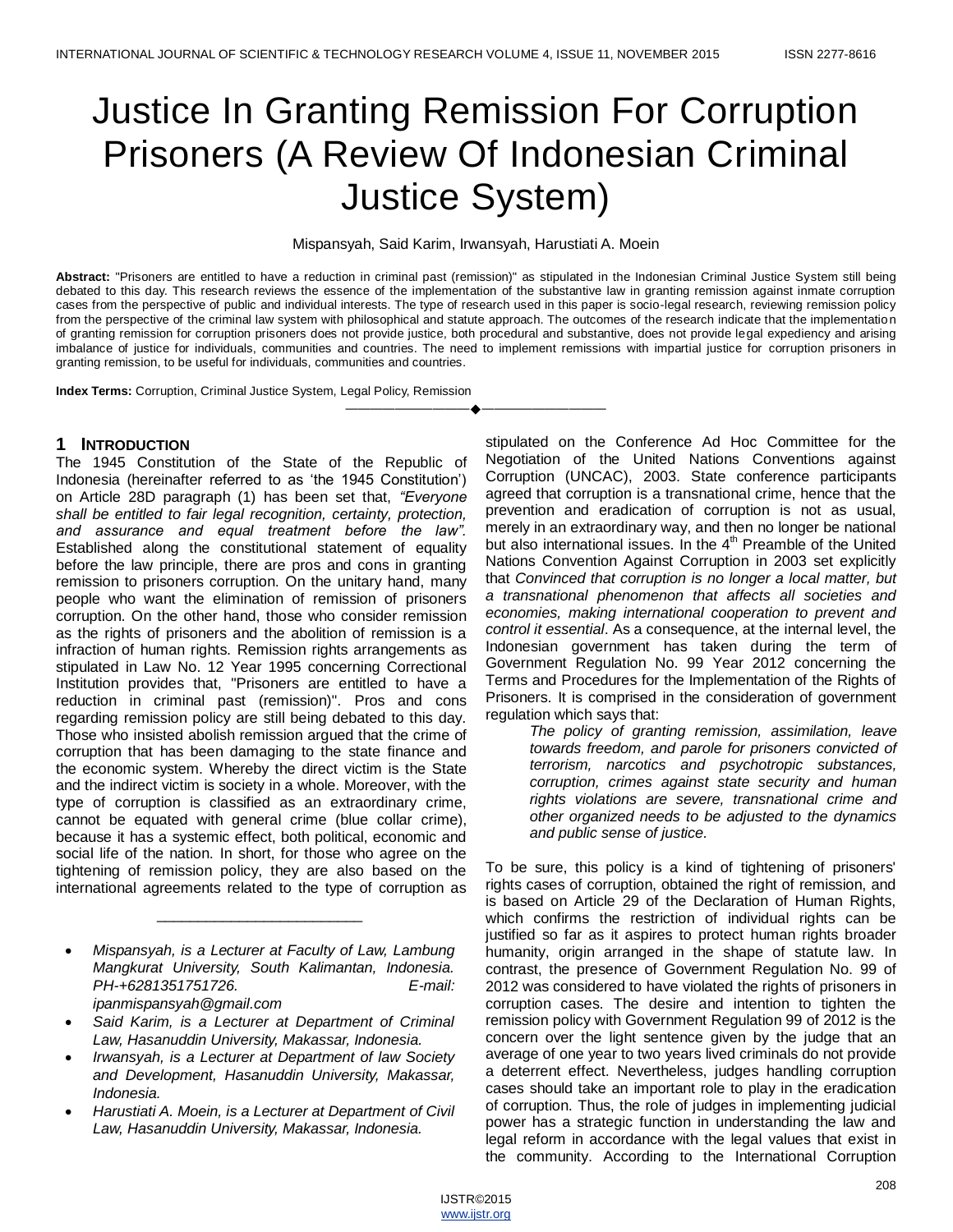Watch (ICW) which refers to the data of the Ministry of Justice and Human Rights as of December 25, 2014, there were 49 inmates corruption granted remission. Consisting of 18 prisoners who refers to the Regulation No. 28 of 2006 in which there are two direct free. While the remission 31 other prisoners refer to the Regulation No. 99 of 2012. Here, researchers describe a partial sample of those who obtain remission as mentioned above:

For instance, 'the initial A', prisoners of corruption cases in 2004. 'The A' sentenced to judge for 10 years, during the course of criminal gain remission for 12 months. In practice, the total criminal that lived 'the A' is for 4 years and 11 months in prison (49.2%) remaining criminal past that must be followed for 5 years and 1 month in prison (50.8%) criminal past. 'The A' even get remission and parole has not yet reached ½ of his punishment (50%). In other cases, for example, 'the initial B' prisoners of corruption cases in 2008 were getting verdict for 4 years and a fine of 200 million rupiah. 'The B' get remission for two months, he had just undergone a criminal sentence of 2 years and 6 months (62.5%) and the remaining criminal 1 year 5 months (37.5%). Thus, 'The B' just a sentence that has not yet reached two thirds (66.7%) of the criminal past that should have lived.

Consequently, the legal issues that arise from this phenomenon is the tendency of setting inmates remissions for corruption cases do not give justice. According to Sukardi, the law enforcement phenomena occurring in Indonesia during the last decade illustrate the law enforcement process which has caused controversy, polemics, certain forms of opposition, protests or harsh criticisms from various circles. The opinions from various parties who disagree with such legal process are often based on the assumption that they hurt the community's sense of law, the community's sense of legal justice who actually no longer find the formal legal process through the criminal judiciary system acceptable.

### **2 IDENTIFICATION OF THE ISSUE**

Having observed the developments as described in the above, then the issue to be discussed in this paper is how does the implementation of the substantive law in granting remission against inmate corruption cases from the perspective of public and individual interests.

## **3 METHOD OF RESEARCH**

The type of research used in this paper is socio-legal research, reviewing remission policy from the perspective of the criminal law system with philosophical and statute approach. The location of this study conducted in Sukamiskin Penitentiary Kelas IA, Bandung, West Java, Indonesia. The data being used include secondary data consisting of primary law materials in the form of laws and regulations, secondary law materials in the form of reference books, opinion of experts, and the outcomes of previous research, as well as journal articles related to the Indonesian criminal law reform issues.

# **4 RESULTS AND DISCUSSION**

### **4.1 Protection of State Interests**

Have to recognize that discussing the imple-mentation of the substantive law in granting remission of corruption cases is

part of the most important subsystems of law enforcement, beside structure and legal culture. According to Friedman, the legal system must be Examined as a whole the which includes revaluation, repositioning, and reform of the structure, legal substance, and legal culture. All three are necessary integrated of the legal system should be carried out simultaneously, integral and parallel. A direct victim of corruption cases is the State, this matter even mentioned in the formulation of Article of the Law concerning Corruption Eradication. Among affirmed in Article 2(1) as follows:

*"Any person who acts unlawfully enrich themselves or another person or a corporation that can be detrimental to the State finance or economy, shall be sentenced to life imprisonment or a minimum imprisonment of 4 (four) years and a maximum of 20 (twenty) years and a minimum fine of Rp 200,000,000, - (two hundred million rupiah) and maximum fine Rp 1.000.000.000, - (one billion rupiah)".*

Although not explicitly mentioned, but according to the authors, corruption cases included in the typology of corruption detrimental to the financial and/or the State's economy significantly. Hence, it is proper in granting remission, mention explicitly the basis of considerations related to the protection of the State interests. An explanation of the "loss of state" and the "financial state" is important because it concerns the State interests, which must be protected and be the basis for consideration in the remission policy. Related efforts to restore financial loss to the state or state economy, being drafted Bill Confiscation of Assets, researchers prefer to use the phrase "Asset Recovery". The term of "asset" in Black's' Law Dictionary is defined as follows:

- (1) *An item that is owned and has value*.
- (2) *The entries of property owned, including cash, inventory, real estate, accounts receivable, and goodwill.*
- (3) *All the property of a person available for paying debts*.

According to United Nations Convention Against Corruption (UNCAC) on Article 2 (d) has defined asset as "Property" shall mean assets of every kind, whether corporeal or incorporeal, movable or Immovable, tangible or intangible, and legal documents or instruments evidencing title to or interest in such assets. At the national context, the term of "asset" as described in the Law No. 8 of 2010 concerning the Prevention and Combating Money Laundering has defined as "property, ie all movable goods or immovable, both tangible and intangible obtained either directly or indirectly". However, as State Parties, Indonesia has been ratified United Nations Convention against Corruption through Law No. 7 of 2006, as well as supporting the Stolen Asset Recivery (StAR) of the UNCAC, StAR program is assistance from the Word Bank and UN Doc. StAR objectives are as follows: Provide a deterrence effect by showing that there is no safe haven (shelter) for corruption and increase awareness of the international community to give full commitment in combating corruption. In accordance with the provisions of UNCAC Article 52 (4), namely: "*With the aim of preventing and detecting transfers of proceeds of offences established in accordance with this Convention, each State Party shall implement appropriate and*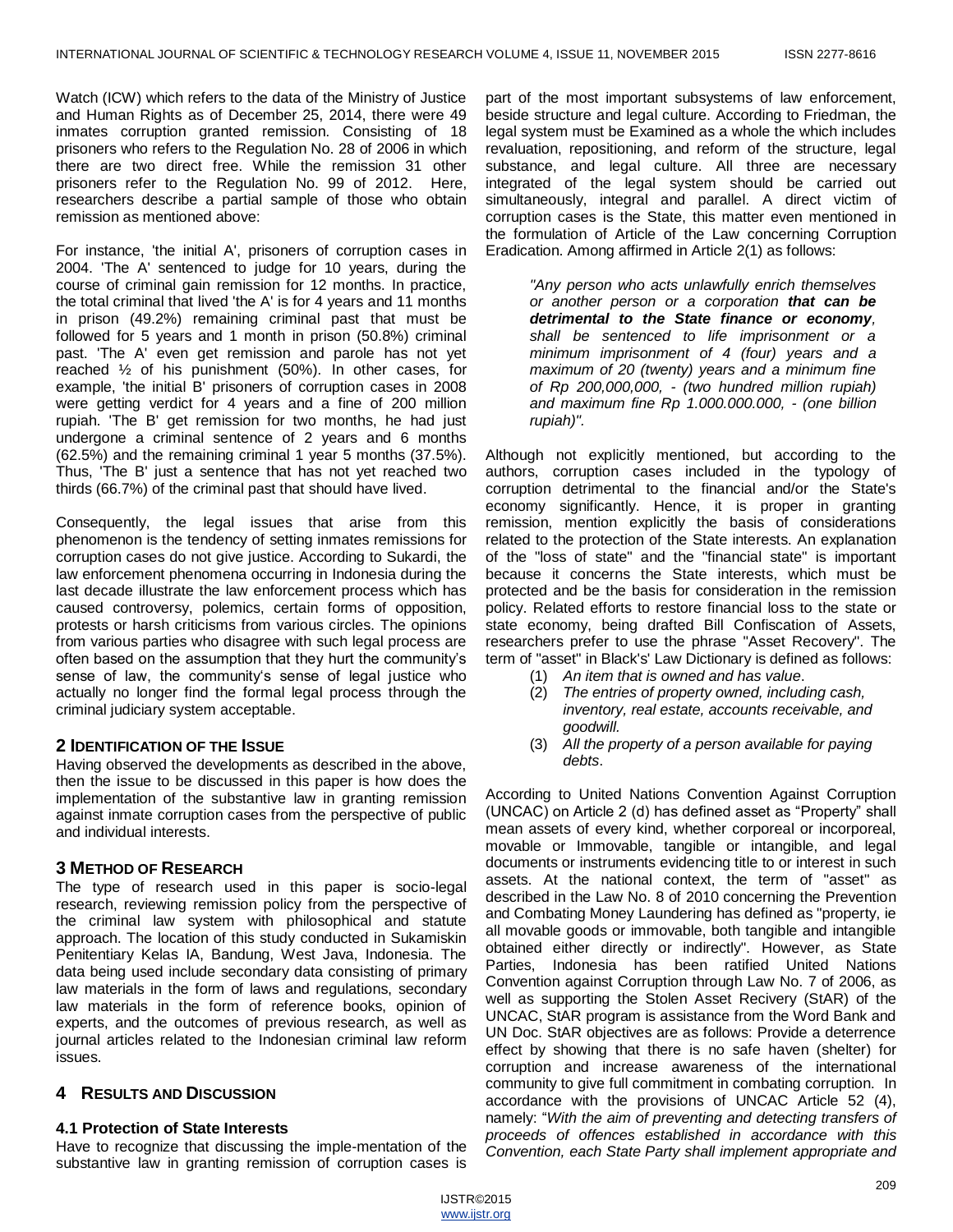*effective measures to prevent, with the help of its regulatory and oversight bodies, the establishment of banks that have no physical presence and that are not affiliated with a regulated financial group. Moreover, State Parties may consider requiring their financial institutions to refuse to enter into or continue a correspondent banking relationship with such institutions and to guard against establishing relations with foreign financial institutions that permit their accounts to be used by banks that have no physical presence and that are not affiliated with a regulated financial group".* In addition, to increase the capacity (the ability) of the apparatus in an attempt to restore the stolen assets and prevent corruption in the future through existing mechanisms. Furthermore, to enhancing cooperation among developing countries by helping reduce the barriers experienced by these countries in an attempt to restore the assets that have been stolen or misused. It is also intended to support efforts in the context of the return of the assets of developing countries that are often stored in developed countries. For comparison, in the United States, there are three kinds of forfeiture under the Federal Act, namely: First, *Criminal Forfeiture*. Seizure and confiscation in the form of action by law enforcement officials or government based on the decision of the criminal court; Second, *Administrative Forfeiture*. Forms of action by law enforcement officials in doing confiscation of goods, whether related or not related to a criminal act, but is in the location of foreclosure can be done appropriation by law enforcement officials; Third, *Civil Forfeiture.* Although not part of the criminal case, but the lawsuit filed against the government's alleged property acquisition proceeds of crime, or it may be a continuation of the process of the administrative forfeiture. Recently, in the Indonesian criminal system, legal arrangements regarding the stolen asset recovery have been adopted, either in the Law of Corruption and Money Laundering. Subsequently, The court also responds to the demands of the prosecutor and the Commission policy to punish the accused of corruption by the criminal prison sentence, was also accompanied by criminal penalties as well as an additional penalty in the form of payment of compensation. Equally important, the concept of law enforcement under the Indonesian Criminal Code (*KUHP*) is supposed to be able to fulfill the victim's sense of justice by imposing criminal liability in the form of criminal sanction against the offender. Seen from the criminalization viewpoint, the criminal judiciary system is considered to have failed in creating deterrent effect for perpetrators of criminal acts. Starting from the process of inquiry, investigation, prosecution, judge and executor of the criminal in Correctional Institutions *(LAPAS)*. Hence, in building an ideal legal system, according to Lawrence M. Fridman, there are three components: *First*, Legal Structure. To begin with, the legal system has the structure of a legal system consist of elements of this kind: the number and size of courts; their jurisdiction. The structure also means how the legislature is organized, what procedures the police department follow, and so on. Structure, in the way, is a kind of cross section of the legal system. A kind of still photograph, with freezes the action; *Second*, Legal Substance. Another aspect of the legal system is its substance. By this is meant the actual rules, norm, and behavioral patterns of people inside the system. The third component of the legal system is a legal culture. By this we mean people"s attitudes toward law and legal system their belief. In other word, is the climinate of social thought and

social force which determines how law is used, avoided, or abused. Based on Friedman"s view above, the structure of the legal system consists of elements the number and size of the court, the scope of jurisdiction (including the type of case that they are authorized to check), as well as the procedures for appeal from the court to the other court. Accordingly, legal structure as Friedman's view consists of the existing legal institutions meant to extend the existing legal instruments. Thereafter, Legal Substance is the existence of rules, norms, and human behavior patterns that are in the system. So the substance of the law concerning the legislation in force which has no binding force and serve as guidelines for law enforcement officials. Conversely, legal culture concerning human behavior (including the legal culture of law enforcement officers) for the law and the legal system. Hence, as easily as any arrangement of the legal structure and the caliber of legal substance that is made, without the backing of the legal culture of the people involved in the system and society, then law enforcement will not work effectively. At the practical level, the violation in the granting of remission was due to law enforcement officers who are in the structure, conduct deviation rule of law in granting remission. To summarize the weakness of the institutional organ that runs remissions, also because of the weakness of the substance in the normative rules and regulations, as well as patterns of bad behavior Prisoners of corruption cases as people in prisons that are part of the legal system. Thus, where the importance of improving the system, both the institutional structure, the meaning of the rules of granting remission to create a civilization of the rule of law-abiding society. The author maintains that the vantage point used in valuing the above mentioned various cases using the structure, substance, and culture approach. Substantial changes in the requirements and documents in granting remission to be part of the improvement of the legal system in the enforcement of criminal law, especially corruption overall.

#### **4.2 Protection of Public Interests**

In the Decree of the Minister of Justice and Human Rights concerning the granting of remission, did not include consideration of the protection of public interests. In fact, attention to the public interest to be important in the policy of granting remission. This is due to the corruption prisoner after coming out of the Penitentiary will return to the community to interact. In Article 2 of the Act of Penitentiary stated that:

> "*The system of penitentiary formed in order to form prisoners to be fully human, aware the mistakes, improve themselves, and not to repeat the criminal act that can be received by the community, can actively participate in the development, and can live naturally as a good citizen and to be responsible*".

Thus, it is appropriately in a document for granting remission contained the consideration of public interest. Why is it important to be included?

**The first reason**: the study of victim protection of corruption crimes the community as victims indirectly. Discussing about the victims of crime in the Congress of the 7<sup>th</sup> United Nations discussing *the Prevention of Crime and the Treatment of Offenders* in Milan through *the Declaration of Basic Principles of Justice for Victims of Crime an Abuse of Power*, as the draft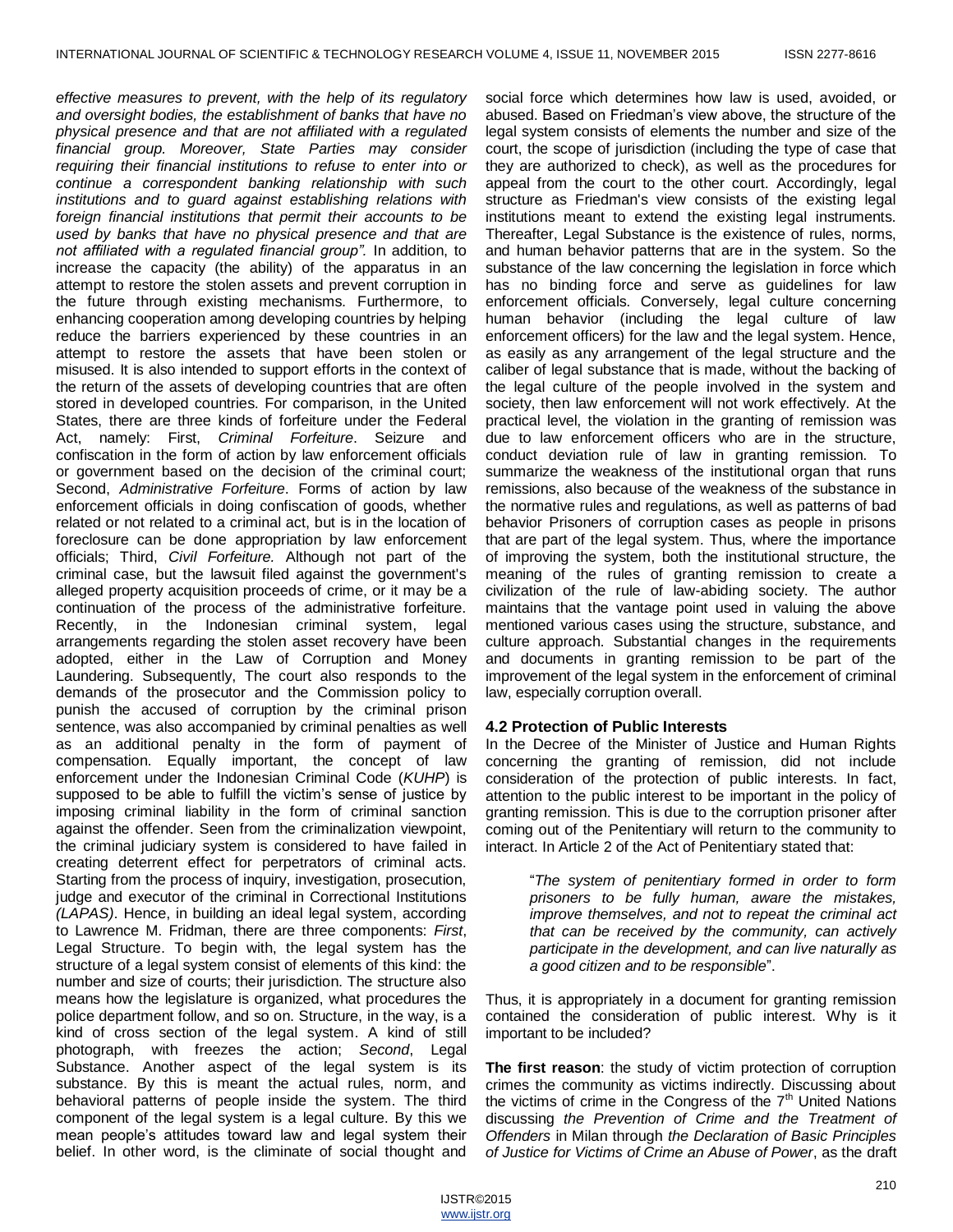of resolution on the protection of victims, and eventually became Resolution MU of United Nations No.40/34 defines victims of crime in item 1 as follows:

"*Persons who individually or collectively, have suffered harms, including physical or mental injury, emotional suffering, economic loss or substantial impairment of their fundamental rights, through acts or omission that are in violation of criminal laws operative within member states, including those law proscribing criminal abuse of power*".

The definition of victims in the view of Paul Separovic Zvonimir is:

> "..*Those persons who are threatened, injured or destroyed by an act or omission of another (man, structure, organization or institution) and consequently. A victim would be anyone who has suffered from or been threatened by a punishable act (not only criminal act but also other punishable acts as misdemeanors, economic offences, non-fulfillment of work duties) or from an accident (accident at work, at home, traffic accident, etc.). Suffering may be caused by another man (man-made victim) or another structure, where people are also involved"*.

The scope of protection of victims including the issue of human rights protection in the existing structural system. This is seen from Separovic"s opinion that extending the study of victims in the victimology include human suffering. Furthermore, Separovic states that "*the rights of the victim are a component part of the concept of human rights*. Who is included within the scope of victim, it stated by Ezzat A.Fattah was *public order*, *religion, mortality, decency*, *public security*, *public health*, etc. Ezzat A.Fattah also added that a lot of crime, victims are not always obvious and can be identified, but the victim can be abstract like the existing values and the interests of society. J.E. Sahetapy provide an explanation of the scope of victim, that the victim in broad terms include: pain or loss experienced by human beings, corporations, either physically or psychologically, and the reduction of values in terms of psychic broadly, as the embodiment of the function of law to accommodate the human rights values, such as a value of justice, protection of democratic, because the act of crime or abuse of power. In the  $6<sup>th</sup>$  United Nations Congress in Caracas in 1980 talk about "*crime and the abuse of power offences and offenders beyond the reach of the law*. Gives meaning also the development of the study of crime victims (victimology). The meaning beyond the reach of the law is defined as: 1) The act that is not listed in the Criminal Code or otherwise not violate the law, but it is harmful to the people; 2) The act which has been reached by legislation but not reach by law enforcement due to the character of its law enforcement are selective and diverse. Based on these definitions, it is clear definition of victims includes definitions of *direct victims of crime* or *indirect victims of crime*, either individually or collectively who have suffered physical, mental, and material, as well as includes victims of abuse of power. Direct victims are the victims directly and suffering with the crime. While the indirect victims are the victims indirectly become victims of a crime. In the case of corruption, the victims of corruption crime indirectly are the community, where the budget should be used for the development and welfare of society was corrupted.

**The second reason**, why the need to contained the protection of public in the document for granting remission, during this the position of victim in the criminal justice system as the party who seeking justice often forgotten, even the substance of law is not much for the protection of victims, especially victims were community. If, studied from the objective of criminalization in the criminal law, offender get more attention, such as rehabilitation, *treatment of offenders*, re-adaptation of social, penitentiary, and others. The legal policy is not a lot of to regulate the protection of victims of crime. The arrangement of protection of crime victims in the legislation only addressed to the individual victims that regulated in the Code of Criminal Procedure, several articles that regulate the rights of victims of criminal acts in the criminal justice system, namely:

- a) The right to demand the incorporation of lawsuits for damages in a criminal case (Article 98-101);
- b) The right to return the victim's goods (Article 46 paragraph (1));
- c) The rights to submission of report or complaint (Article 108 paragraph (1));
- d) The right to cassation (Article 233 and Cassation on Article 244);
- e) The right to resign as a witness (Article 168);
- f) The right to be accompanied by an language expert (Article 177 paragraph (1));
- g) The right to be accompanied by an interpreter (Article 178 paragraph (1));
- h) The right to reimbursement as a witness (Article 229 paragraph (1));

In addition, the need to include the protection of the public interest in the document for granting remission, because UUPTPK recognizes the role of the community, to participate and to help the prevention and eradication of corruption. The participation of public set out on Article 41 UUPTPK as follows:

- *(1) The community can participate to help the prevention and eradication of corruption.*
- *(2) The participation of public as referred to the paragraph (1) is realized in the form:*
	- *a. The right to seek, to obtain and to provide information about the alleged corruption has occurred;*
	- *b. The right to receive services to seek, to obtain and to provide information about alleged corruption have occurred to law enforcement officers who handle the corruption crime;*
	- *c. The rights to delivering advice and opinions in a responsible manner to law enforcement officers who handle the corruption crime.*
	- *d. The right to obtain answers to questions about the report given to the law enforcer within a period of 30 (thirty) days.*
	- *e. The right to obtain legal protection in the event:*
		- *1) Implement the rights referred to in paragraph a, b, c;*
		- *2) Requested present in the process of inquiry, investigation, and in court as a informer witness, witness, or expert witness, in accordance with the provisions of the legislation in force.*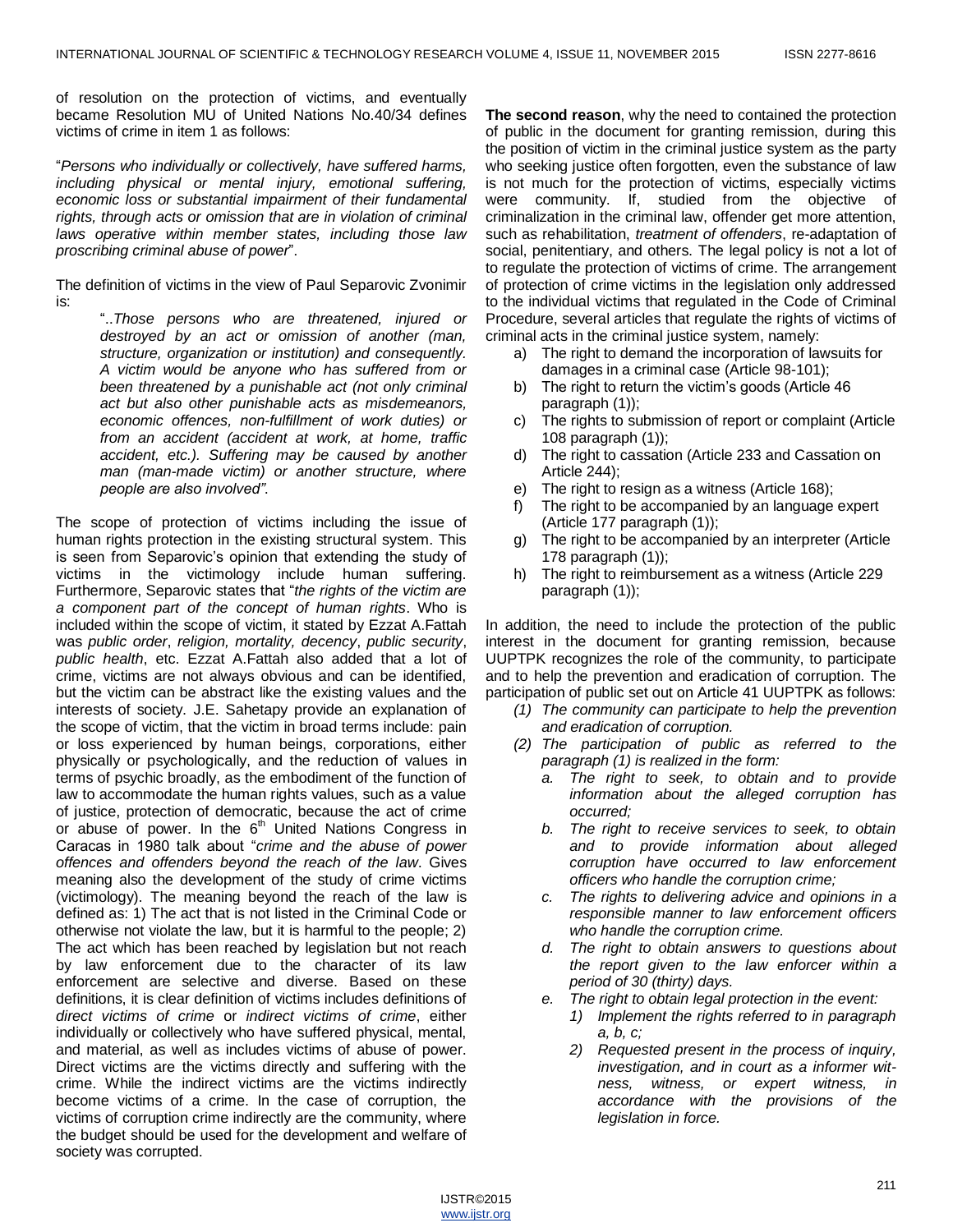- *3) Community referred to the paragraph (1) have the rights and responsibilities in the prevention and eradication of corruption;*
- *4) Rights and responsibilities as set in paragraph (2) and (3) held by sticking rigidly to the principles or provisions stipulated in the legislation and to comply with the religion and other social norms.*
- *5) The provisions concerning the procedures for the implementation of public participation in the prevention and eradication of corruption as referred to in this article, further it is regulated by Government Regulation.*

The community as particular concern in the eradication of corruption, even the authority of Corruption Eradication Commission to take over the investigation and prosecution, one of them for reasons of public report were not followed up by the police or the prosecutor. This is the need for unity of understanding of the legal system, especially the criminal law enforcement system, understand corruption as an *extraordinary crime* in three components of structural, substantial and cultural as mentioned by Lawrence M Friedman, the third interact and form a totality. According to author associated with the theory of legal system by Lawrence M Friedman, **the structural component**, namely the bureaucracy of criminal justice i.e police, prosecution, courts and executors of criminal (prisons) including the role of lawyers, participating in shaping the work of bureaucracy properly, including the penitentiary agencies which is the final part of the institutional structure of law enforcement officials, in granting remission the law enforcement officials in the penitentiary and the Ministry of Justice and Human Rights will determine the implementation of remissions according to the legislation. When a deviation occurs, this will damage the criminal justice system that ultimately desired so that corruption prisoner back to the community. In granting remission needed an integration requirement of corruption prisoner into the community through social-work, for prisoners serving as an officer or who have a social work position or authority in their government agencies before. As for their work as entrepreneurs so they can conduct a social work in the social institute either owned by the government and society. This arrangement can be contained the government regulations on technical guidelines for the regulation by the Minister of Law and Human Rights as outlined in the document for granting remissions, it is important to be contained as a form of protection of public interests. Thus, will work a good legal culture in the community, including the attitude of law enforcement officers with regard to the laws and institutions that create the law in both principle/rule loyalties, so that the substance of components that give meaning embodiment of the existing culture and the underlying workings of institutions in the criminal justice system. Thus, the legal substances that produce the rules about how the legal institutions must be able to run well.

**The third reason**, the need for protection of the public interest. In view the penitentiary as mentioned in Article 1 (2) of Act 12 of 1995 as follows:

> "*An order on the direction and limits and procedure to prisoners based on Pancasila implemented in an*

*integrated manner between the prison staff, who prisoner and communities to improve the quality of prisoners in order to recognize the mistake, improve ourselves and not to repeat the criminal act that can be received by the community, can actively participate in the development and normal life as a good citizen and responsible*".

Based on the description of Article 1 (2) Act 12 of 1995 that the elements of penitentiary are personnel/prison staff, prisoner and community. Thus, according to the author, the supervising of prisoner in the penitentiary is an activity to conduct training for prisoner as the final part of the criminal system, in the criminal justice system. The end of the process in the penitentiary is the integration of corruption prisoner into the public life, then according to author in granting remission, before the rights granted remission, it is essential that the integrating process of corruption prisoner into the public in the form of social work. Prisoners with this cases can see how the life of community, and look at the progress of development, so that the corruption prisoner can contemplate a result of their action, expected after prisoner free, it can contribute in development, because it has been integrated with people"s lives. Thus, the integration policies of corruption prisoners as a part of the criminal law, and the criminal law policy in addition to the protection of public interests, also in the framework of public welfare..

# **5 CONCLUSION**

The implementation of granting remission for corruption prisoners does not provide justice, both procedural and substantive, does not provide legal expediency and arising imbalance of justice for individuals, communities and countries. In addition, the substance of law in the Decree of the Minister of Justice and Human Rights on remissions just contain the protection of interests individually, does not contain the protection of state interests, and public interests. The need to implement remissions with impartial justice for corruption prisoners in granting remission, to be useful for individuals, communities and countries. The need to document the Decree of the Minister of Justice and Human Rights on the granting remission contains a consideration of protection of state, public and individual interests.

## **REFERENCES**

- [1] Emerson Yuntho. 2014. "Polemik Remisi Dan Pembebasan Bersyarat Untuk Koruptor". Artikel. Dokumentasi data ICW. Jakarta.
- [2] Ermansjah Djaja. 2010. Meredesain Pengadilan Tindak Pidana Korupsi. Sinar Grafika. Jakarta.
- [3] Ezzat A.Fattah.1976. the Use of The Victim as an Agent of Self Legitimation: Toward a Dynamic Explanation of Criminal Behavior. Dalam Viano.Emilio. Victims and Society. Visage Press. Washington D.C.